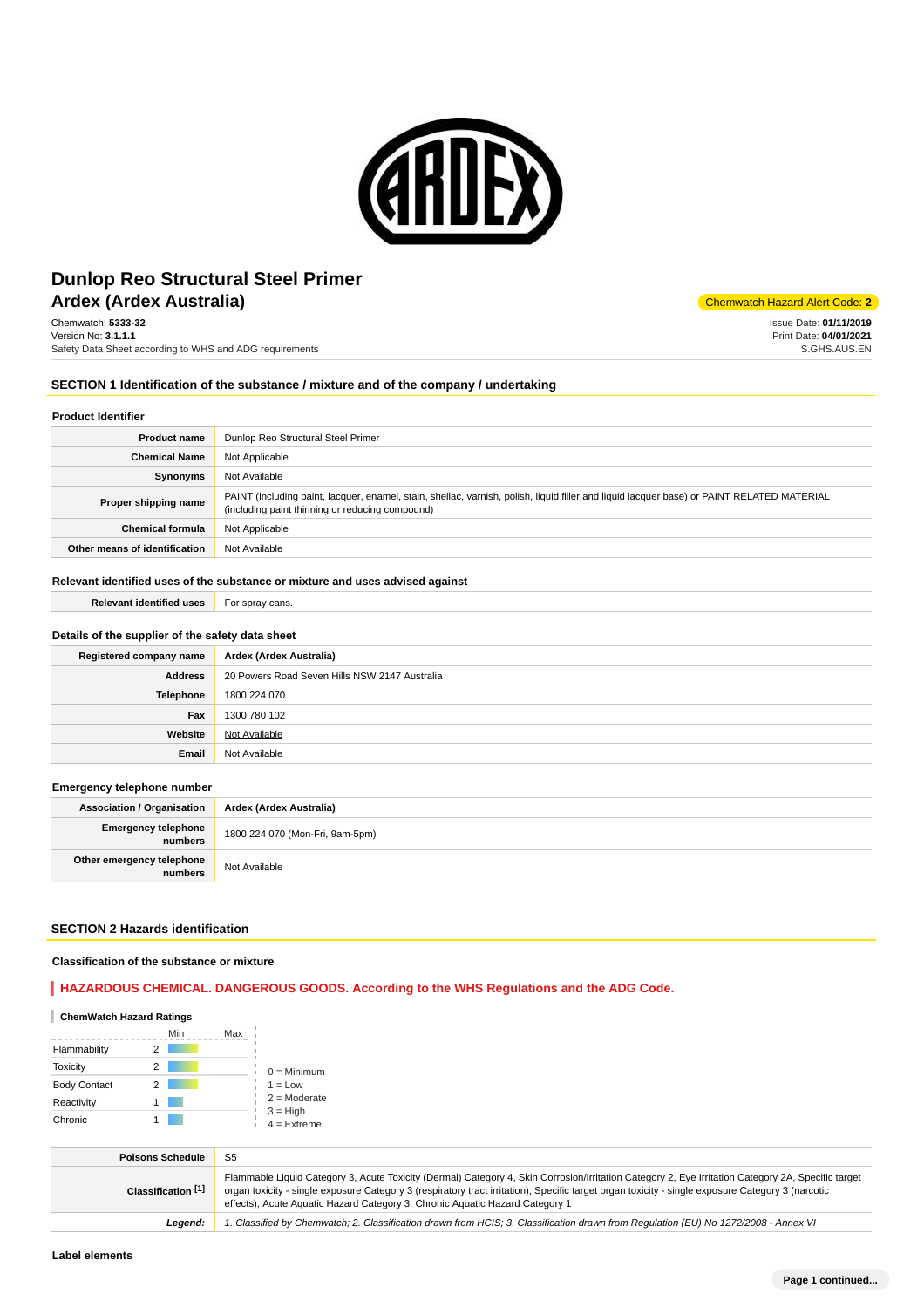**Signal word Warning**

#### **Hazard statement(s)**

| H226 | Flammable liquid and vapour.                          |
|------|-------------------------------------------------------|
| H312 | Harmful in contact with skin.                         |
| H315 | Causes skin irritation.                               |
| H319 | Causes serious eye irritation.                        |
| H335 | May cause respiratory irritation.                     |
| H336 | May cause drowsiness or dizziness.                    |
| H402 | Harmful to aquatic life.                              |
| H410 | Very toxic to aquatic life with long lasting effects. |

## **Precautionary statement(s) Prevention**

| P210             | Keep away from heat/sparks/open flames/hot surfaces. - No smoking.                |  |
|------------------|-----------------------------------------------------------------------------------|--|
| P <sub>271</sub> | Use only outdoors or in a well-ventilated area.                                   |  |
| P240             | Ground/bond container and receiving equipment.                                    |  |
| P <sub>241</sub> | Use explosion-proof electrical/ventilating/lighting/intrinsically safe equipment. |  |

#### **Precautionary statement(s) Response**

| P321      | Specific treatment (see advice on this label).                                     |  |
|-----------|------------------------------------------------------------------------------------|--|
| P322      | Specific measures (see advice on this label).                                      |  |
| P362      | Take off contaminated clothing and wash before reuse.                              |  |
| P370+P378 | In case of fire: Use alcohol resistant foam or normal protein foam for extinction. |  |

## **Precautionary statement(s) Storage**

| P403+P235 | Store<br><u>়</u> in a well-ventilated place.<br>. Keep cool. |  |
|-----------|---------------------------------------------------------------|--|
| P405      | i un                                                          |  |

#### **Precautionary statement(s) Disposal**

**P501** Dispose of contents/container to authorised hazardous or special waste collection point in accordance with any local regulation.

## **SECTION 3 Composition / information on ingredients**

## **Substances**

See section below for composition of Mixtures

## **Mixtures**

| <b>CAS No</b> | %[weight] | Name                                       |
|---------------|-----------|--------------------------------------------|
| 7440-66-6     | $30 - 60$ | zinc powder                                |
| 1330-20-7     | 10-30     | xylene                                     |
| Not Available | $30 - 60$ | Ingredients determined not to be hazardous |

## **SECTION 4 First aid measures**

## **Description of first aid measures**

| <b>Eye Contact</b>  | If this product comes in contact with the eyes:<br>▶ Wash out immediately with fresh running water.<br>Ensure complete irrigation of the eye by keeping eyelids apart and away from eye and moving the eyelids by occasionally lifting the upper<br>and lower lids.<br>► Seek medical attention without delay; if pain persists or recurs seek medical attention.<br>Removal of contact lenses after an eye injury should only be undertaken by skilled personnel.                              |  |
|---------------------|-------------------------------------------------------------------------------------------------------------------------------------------------------------------------------------------------------------------------------------------------------------------------------------------------------------------------------------------------------------------------------------------------------------------------------------------------------------------------------------------------|--|
| <b>Skin Contact</b> | If skin contact occurs:<br>Immediately remove all contaminated clothing, including footwear.<br>Flush skin and hair with running water (and soap if available).<br>Seek medical attention in event of irritation.                                                                                                                                                                                                                                                                               |  |
| Inhalation          | If fumes or combustion products are inhaled remove from contaminated area.<br>Lay patient down. Keep warm and rested.<br>Prostheses such as false teeth, which may block airway, should be removed, where possible, prior to initiating first aid procedures.<br>Apply artificial respiration if not breathing, preferably with a demand valve resuscitator, bag-valve mask device, or pocket mask as trained.<br>Perform CPR if necessary.<br>Transport to hospital, or doctor, without delay. |  |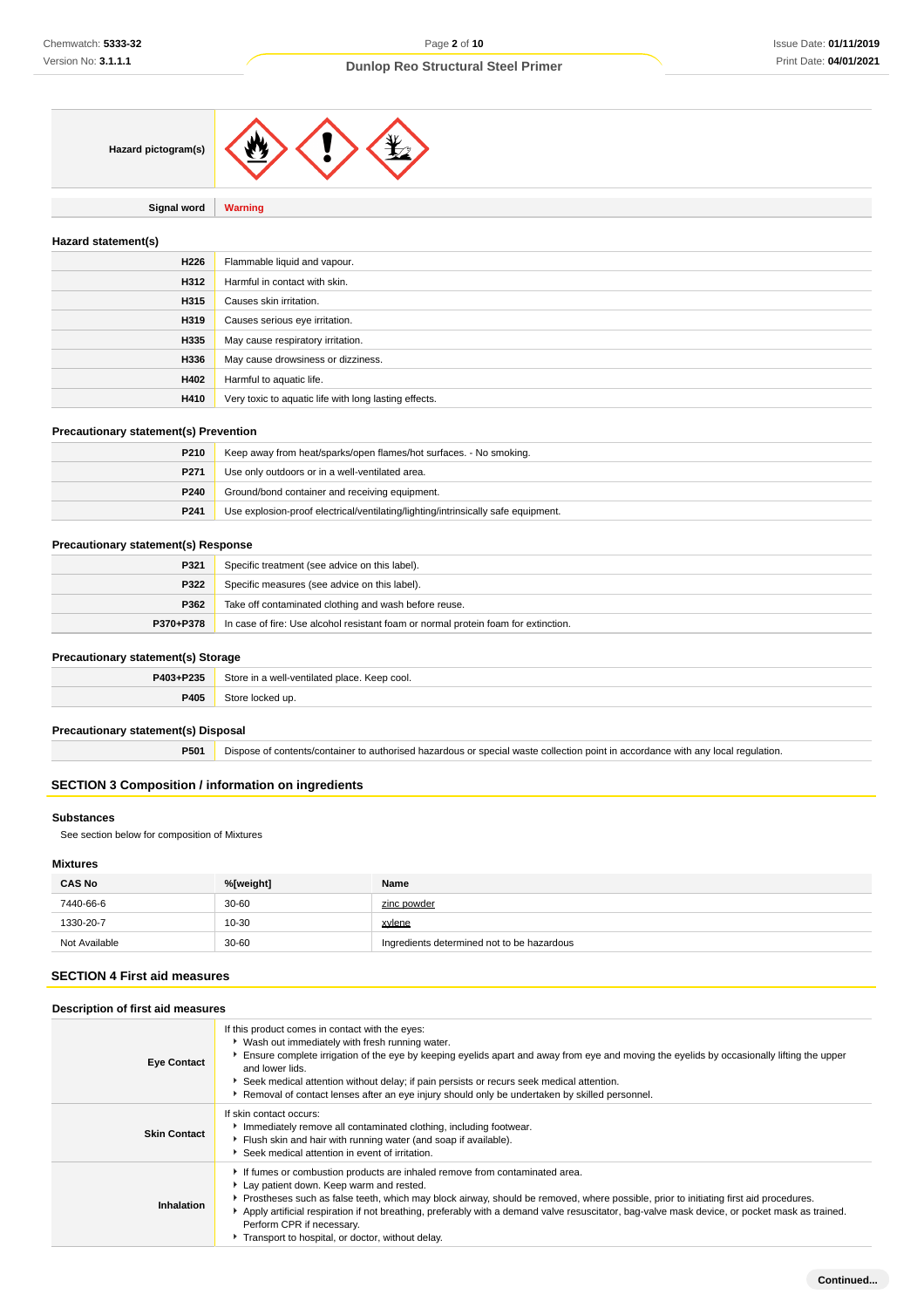| Ingestion | For advice, contact a Poisons Information Centre or a doctor at once.<br>Urgent hospital treatment is likely to be needed.<br>If swallowed do <b>NOT</b> induce vomiting.<br>If vomiting occurs, lean patient forward or place on left side (head-down position, if possible) to maintain open airway and prevent aspiration.<br>• Observe the patient carefully.<br>Never give liquid to a person showing signs of being sleepy or with reduced awareness; i.e. becoming unconscious.<br>Give water to rinse out mouth, then provide liquid slowly and as much as casualty can comfortably drink.<br>Transport to hospital or doctor without delay. |
|-----------|------------------------------------------------------------------------------------------------------------------------------------------------------------------------------------------------------------------------------------------------------------------------------------------------------------------------------------------------------------------------------------------------------------------------------------------------------------------------------------------------------------------------------------------------------------------------------------------------------------------------------------------------------|
|-----------|------------------------------------------------------------------------------------------------------------------------------------------------------------------------------------------------------------------------------------------------------------------------------------------------------------------------------------------------------------------------------------------------------------------------------------------------------------------------------------------------------------------------------------------------------------------------------------------------------------------------------------------------------|

#### **Indication of any immediate medical attention and special treatment needed**

For acute or short term repeated exposures to xylene:

- Gastro-intestinal absorption is significant with ingestions. For ingestions exceeding 1-2 ml (xylene)/kg, intubation and lavage with cuffed endotracheal tube is recommended. The use of charcoal and cathartics is equivocal.
- Pulmonary absorption is rapid with about 60-65% retained at rest.
- Primary threat to life from ingestion and/or inhalation, is respiratory failure.
- Patients should be quickly evaluated for signs of respiratory distress (e.g. cyanosis, tachypnoea, intercostal retraction, obtundation) and given oxygen. Patients with inadequate tidal volumes or poor arterial blood gases (pO2 < 50 mm Hg or pCO2 > 50 mm Hg) should be intubated.
- **Arrhythmias complicate some hydrocarbon ingestion and/or inhalation and electrocardiographic evidence of myocardial injury has been reported; intravenous lines and cardiac** monitors should be established in obviously symptomatic patients. The lungs excrete inhaled solvents, so that hyperventilation improves clearance.
- A chest x-ray should be taken immediately after stabilisation of breathing and circulation to document aspiration and detect the presence of pneumothorax. Epinephrine (adrenalin) is not recommended for treatment of bronchospasm because of potential myocardial sensitisation to catecholamines. Inhaled cardioselective bronchodilators (e.g. Alupent, Salbutamol) are the preferred agents, with aminophylline a second choice.
- BIOLOGICAL EXPOSURE INDEX BEI

These represent the determinants observed in specimens collected from a healthy worker exposed at the Exposure Standard (ES or TLV):

| Determinant                    | Index                | Sampling Time       | Comments |
|--------------------------------|----------------------|---------------------|----------|
| Methylhippu-ric acids in urine | 1.5 gm/gm creatinine | End of shift        |          |
|                                | $2 \text{ ma/min}$   | Last 4 hrs of shift |          |

1.5 gm/gm creatinine in urine in urine in urine in urine 1.5 gm/gm creatinine end of shift 2 mg/min Last 4 hrs of shift

Absorption of zinc compounds occurs in the small intestine.

- The metal is heavily protein bound.
- Elimination results primarily from faecal excretion.
- ▶ The usual measures for decontamination (Ipecac Syrup, lavage, charcoal or cathartics) may be administered, although patients usually have sufficient vomiting not to require them.
- CaNa2EDTA has been used successfully to normalise zinc levels and is the agent of choice.

[Ellenhorn and Barceloux: Medical Toxicology]

#### **SECTION 5 Firefighting measures**

#### **Extinguishing media**

- Water spray or fog.
- $F$ Foam.
- **Dry chemical powder.**
- BCF (where regulations permit).

### **Special hazards arising from the substrate or mixture**

| <b>Fire Incompatibility</b> | Reacts with acids producing flammable / explosive hydrogen (H2) gas<br>Avoid contamination with oxidising agents i.e. nitrates, oxidising acids, chlorine bleaches, pool chlorine etc. as ignition may result |
|-----------------------------|---------------------------------------------------------------------------------------------------------------------------------------------------------------------------------------------------------------|
|                             |                                                                                                                                                                                                               |

#### **Advice for firefighters**

| <b>Fire Fighting</b>         | Alert Fire Brigade and tell them location and nature of hazard.<br>• May be violently or explosively reactive.<br>▶ Wear breathing apparatus plus protective gloves.<br>Prevent, by any means available, spillage from entering drains or water course.                                                                                               |
|------------------------------|-------------------------------------------------------------------------------------------------------------------------------------------------------------------------------------------------------------------------------------------------------------------------------------------------------------------------------------------------------|
| <b>Fire/Explosion Hazard</b> | Liquid and vapour are flammable.<br>Moderate fire hazard when exposed to heat or flame.<br>• Vapour forms an explosive mixture with air.<br>Moderate explosion hazard when exposed to heat or flame.<br>Combustion products include:<br>carbon monoxide (CO)<br>carbon dioxide (CO2)<br>other pyrolysis products typical of burning organic material. |
| <b>HAZCHEM</b>               | $-3Y$                                                                                                                                                                                                                                                                                                                                                 |

#### **SECTION 6 Accidental release measures**

#### **Personal precautions, protective equipment and emergency procedures**

See section 8

## **Environmental precautions**

See section 12

#### **Methods and material for containment and cleaning up**

|                     | Remove all ignition sources.     |
|---------------------|----------------------------------|
| <b>Minor Spills</b> | Clean up all spills immediately. |
|                     |                                  |

- 
- Avoid breathing vapours and contact with skin and eyes. Control personal contact with the substance, by using protective equipment.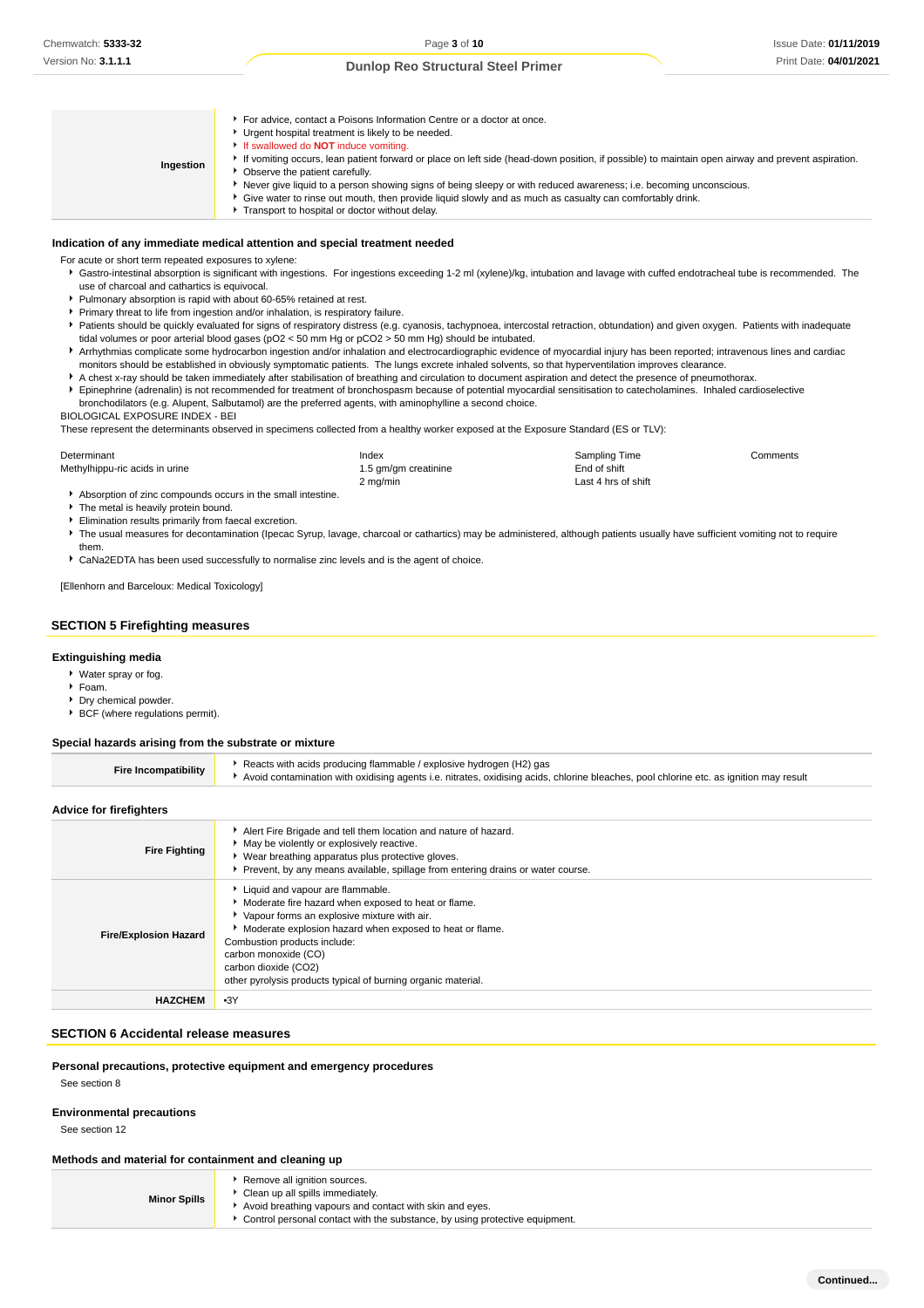| <b>Major Spills</b> | Clear area of personnel and move upwind.<br>Alert Fire Brigade and tell them location and nature of hazard.<br>• May be violently or explosively reactive.<br>Wear breathing apparatus plus protective gloves. |
|---------------------|----------------------------------------------------------------------------------------------------------------------------------------------------------------------------------------------------------------|
|                     |                                                                                                                                                                                                                |

Personal Protective Equipment advice is contained in Section 8 of the SDS.

## **SECTION 7 Handling and storage**

|                   | Precautions for safe handling                                                                                                                                                                                                                                                                           |  |  |
|-------------------|---------------------------------------------------------------------------------------------------------------------------------------------------------------------------------------------------------------------------------------------------------------------------------------------------------|--|--|
| Safe handling     | Avoid all personal contact, including inhalation.<br>▶ Wear protective clothing when risk of overexposure occurs.<br>▶ Use in a well-ventilated area.<br>Prevent concentration in hollows and sumps.                                                                                                    |  |  |
| Other information | Store in original containers in approved flammable liquid storage area.<br>Store away from incompatible materials in a cool, dry, well-ventilated area.<br>DO NOT store in pits, depressions, basements or areas where vapours may be trapped.<br>▶ No smoking, naked lights, heat or ignition sources. |  |  |

## **Conditions for safe storage, including any incompatibilities**

| Suitable container      | CARE: Packing of high density product in light weight metal or plastic packages may result in container collapse with product release<br>Heavy gauge metal packages / Heavy gauge metal drums<br>Packing as supplied by manufacturer.<br>Plastic containers may only be used if approved for flammable liquid.<br>Check that containers are clearly labelled and free from leaks.<br>For low viscosity materials (i): Drums and jerry cans must be of the non-removable head type. (ii): Where a can is to be used as an inner<br>package, the can must have a screwed enclosure.<br>For materials with a viscosity of at least 2680 cSt. (23 deg. C)<br>For manufactured product having a viscosity of at least 250 cSt. |
|-------------------------|---------------------------------------------------------------------------------------------------------------------------------------------------------------------------------------------------------------------------------------------------------------------------------------------------------------------------------------------------------------------------------------------------------------------------------------------------------------------------------------------------------------------------------------------------------------------------------------------------------------------------------------------------------------------------------------------------------------------------|
| Storage incompatibility | Avoid reaction with oxidising agents<br>Avoid strong acids, bases.                                                                                                                                                                                                                                                                                                                                                                                                                                                                                                                                                                                                                                                        |

## **SECTION 8 Exposure controls / personal protection**

#### **Control parameters**

## **Occupational Exposure Limits (OEL)**

| Source                       | Ingredient | <b>Material name</b>        | <b>TWA</b>         | STEL                | Peak          | <b>Notes</b>  |
|------------------------------|------------|-----------------------------|--------------------|---------------------|---------------|---------------|
| Australia Exposure Standards | xylene     | Xylene (o-, m-, p- isomers) | 80 ppm / 350 mg/m3 | 655 mg/m3 / 150 ppm | Not Available | Not Available |
| <b>Emergency Limits</b>      |            |                             |                    |                     |               |               |

| Ingredient  | <b>Material name</b> | TEEL-1             | TEEL-2              | TEEL-3        |
|-------------|----------------------|--------------------|---------------------|---------------|
| zinc powder | Zinc                 | $6 \text{ mg/m}$ 3 | $21 \text{ mg/m}$   | 120 mg/m3     |
| xylene      | Xylenes              | Not Available      | Not Available       | Not Available |
|             |                      |                    |                     |               |
| Ingredient  | <b>Original IDLH</b> |                    | <b>Revised IDLH</b> |               |
| zinc powder | Not Available        |                    | Not Available       |               |
| xylene      | 900 ppm              |                    | Not Available       |               |

ı **Occupational Exposure Banding Ingredient Occupational Exposure Band Rating Occupational Exposure Band Limit** zinc powder E  $\leq 0.01$  mg/m<sup>3</sup> **Notes: Occupational exposure banding is a process of assigning chemicals into specific categories or bands based on a chemical's potency and the <b>Notes**: adverse health outcomes associated with exposure. The output of this process is an occupational exposure band (OEB), which corresponds to a range of exposure concentrations that are expected to protect worker health.

## **Exposure controls**

| Appropriate engineering<br>controls | Engineering controls are used to remove a hazard or place a barrier between the worker and the hazard. Well-designed engineering controls can<br>be highly effective in protecting workers and will typically be independent of worker interactions to provide this high level of protection.<br>The basic types of engineering controls are:<br>Process controls which involve changing the way a job activity or process is done to reduce the risk.<br>Enclosure and/or isolation of emission source which keeps a selected hazard "physically" away from the worker and ventilation that strategically<br>"adds" and "removes" air in the work environment. |
|-------------------------------------|-----------------------------------------------------------------------------------------------------------------------------------------------------------------------------------------------------------------------------------------------------------------------------------------------------------------------------------------------------------------------------------------------------------------------------------------------------------------------------------------------------------------------------------------------------------------------------------------------------------------------------------------------------------------|
| <b>Personal protection</b>          | TT TI & S                                                                                                                                                                                                                                                                                                                                                                                                                                                                                                                                                                                                                                                       |
| Eye and face protection             | Safety glasses with side shields.<br>Chemical goggles.<br>Contact lenses may pose a special hazard; soft contact lenses may absorb and concentrate irritants. A written policy document, describing<br>the wearing of lenses or restrictions on use, should be created for each workplace or task.                                                                                                                                                                                                                                                                                                                                                              |
| <b>Skin protection</b>              | See Hand protection below                                                                                                                                                                                                                                                                                                                                                                                                                                                                                                                                                                                                                                       |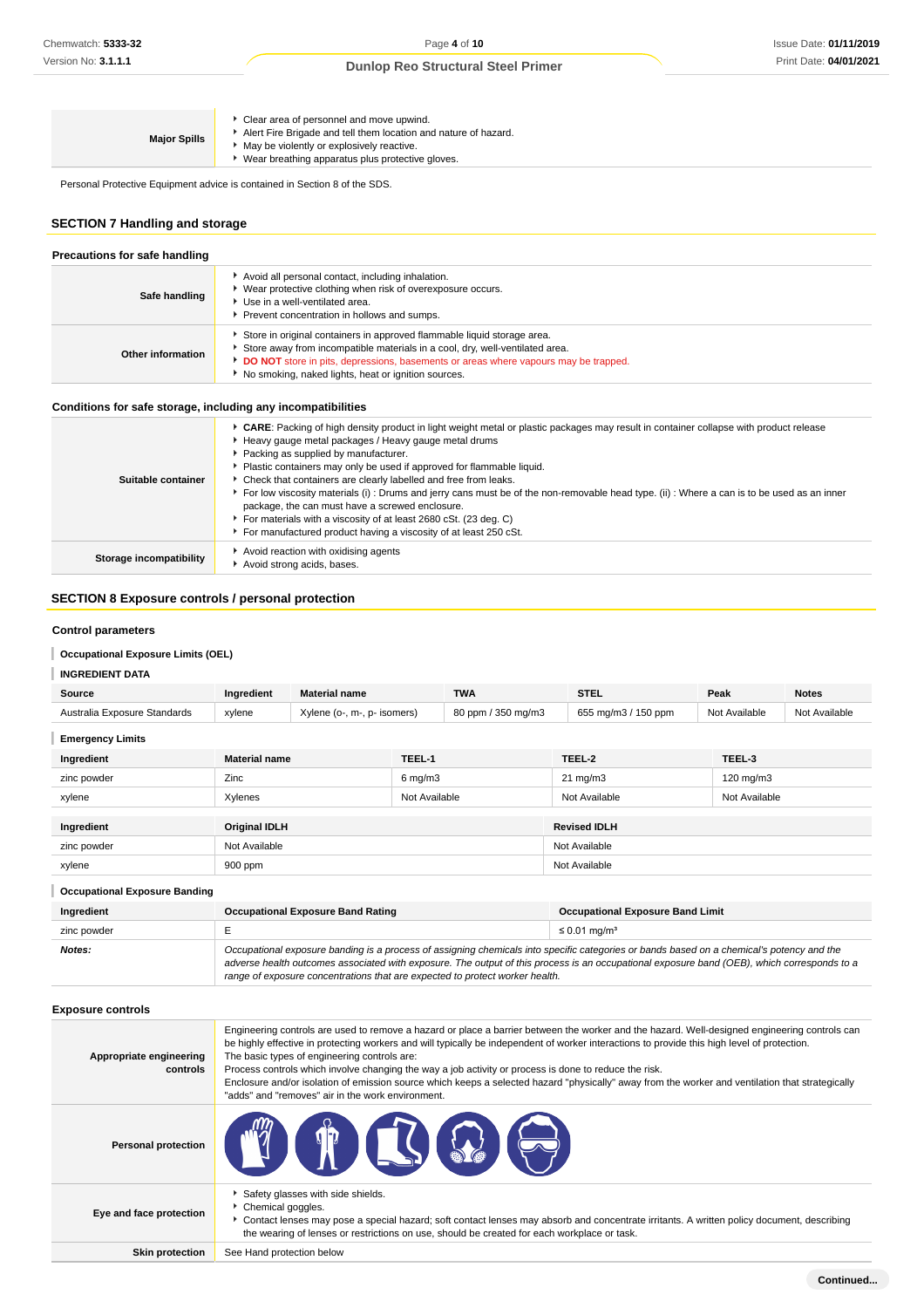| Hands/feet protection  | ▶ Wear chemical protective gloves, e.g. PVC.<br>• Wear safety footwear or safety gumboots, e.g. Rubber<br>The selection of suitable gloves does not only depend on the material, but also on further marks of quality which vary from manufacturer to<br>manufacturer. Where the chemical is a preparation of several substances, the resistance of the glove material can not be calculated in advance<br>and has therefore to be checked prior to the application.<br>The exact break through time for substances has to be obtained from the manufacturer of the protective gloves and has to be observed when<br>making a final choice.<br>Personal hygiene is a key element of effective hand care.                                                                  |
|------------------------|---------------------------------------------------------------------------------------------------------------------------------------------------------------------------------------------------------------------------------------------------------------------------------------------------------------------------------------------------------------------------------------------------------------------------------------------------------------------------------------------------------------------------------------------------------------------------------------------------------------------------------------------------------------------------------------------------------------------------------------------------------------------------|
| <b>Body protection</b> | See Other protection below                                                                                                                                                                                                                                                                                                                                                                                                                                                                                                                                                                                                                                                                                                                                                |
| Other protection       | • Overalls.<br>▶ PVC Apron.<br>▶ PVC protective suit may be required if exposure severe.<br>Eyewash unit.<br>Some plastic personal protective equipment (PPE) (e.g. gloves, aprons, overshoes) are not recommended as they may produce static<br>electricity.<br>For large scale or continuous use wear tight-weave non-static clothing (no metallic fasteners, cuffs or pockets).<br>▶ Non sparking safety or conductive footwear should be considered. Conductive footwear describes a boot or shoe with a sole made from a<br>conductive compound chemically bound to the bottom components, for permanent control to electrically ground the foot an shall dissipate<br>static electricity from the body to reduce the possibility of ignition of volatile compounds. |

## **Recommended material(s)**

I **GLOVE SELECTION INDEX**

Glove selection is based on a modified presentation of the:

 **"Forsberg Clothing Performance Index".**

The effect(s) of the following substance(s) are taken into account in the **computer-**

**generated** selection:

Dunlop Reo Structural Steel Primer

| <b>Material</b>       | <b>CPI</b> |
|-----------------------|------------|
| PE/EVAL/PE            | A          |
| <b>PVA</b>            | A          |
| <b>TEFLON</b>         | Α          |
| <b>VITON</b>          | A          |
| <b>BUTYL</b>          | C          |
| <b>BUTYL/NEOPRENE</b> | C          |
| <b>HYPALON</b>        | C          |
| NAT+NEOPR+NITRILE     | C          |
| NATURAL+NEOPRENE      | C          |
| <b>NEOPRENE</b>       | C          |
| NEOPRENE/NATURAL      | C          |
| <b>NITRILE</b>        | C          |
| NITRILE+PVC           | C          |
| <b>PVC</b>            | C          |
| PVDC/PE/PVDC          | C          |

\* CPI - Chemwatch Performance Index

A: Best Selection

B: Satisfactory; may degrade after 4 hours continuous immersion

C: Poor to Dangerous Choice for other than short term immersion

**NOTE**: As a series of factors will influence the actual performance of the glove, a final

selection must be based on detailed observation. -

\* Where the glove is to be used on a short term, casual or infrequent basis, factors such as "feel" or convenience (e.g. disposability), may dictate a choice of gloves which might otherwise be unsuitable following long-term or frequent use. A qualified practitioner should be consulted.

#### **SECTION 9 Physical and chemical properties**

**Information on basic physical and chemical properties**

**Respiratory protection**

Type A Filter of sufficient capacity. (AS/NZS 1716 & 1715, EN 143:2000 & 149:2001, ANSI Z88 or national equivalent)

Where the concentration of gas/particulates in the breathing zone, approaches or exceeds the "Exposure Standard" (or ES), respiratory protection is required. Degree of protection varies with both face-piece and Class of filter; the nature of protection varies with Type of filter.

| <b>Required Minimum</b><br><b>Protection Factor</b> | <b>Half-Face</b><br>Respirator | <b>Full-Face</b><br>Respirator | <b>Powered Air</b><br>Respirator |
|-----------------------------------------------------|--------------------------------|--------------------------------|----------------------------------|
| up to $10 \times ES$                                | A-AUS / Class 1                | ۰                              | A-PAPR-AUS /<br>Class 1          |
| up to $50 \times ES$                                | Air-line*                      |                                | -                                |
| up to $100 \times ES$                               |                                | $A-3$                          | -                                |
| $100 + x ES$                                        | ۰                              | Air-line**                     | -                                |

\* - Continuous-flow; \*\* - Continuous-flow or positive pressure demand A(All classes) = Organic vapours, B AUS or B1 = Acid gasses, B2 = Acid gas or hydrogen cyanide(HCN), B3 = Acid gas or hydrogen cyanide(HCN), E = Sulfur dioxide(SO2), G = Agricultural chemicals, K = Ammonia(NH3), Hg = Mercury, NO = Oxides of nitrogen,  $MB =$  Methyl bromide,  $AX =$  Low boiling point organic compounds(below 65 degC)

- Cartridge respirators should never be used for emergency ingress or in areas of unknown vapour concentrations or oxygen content.
- The wearer must be warned to leave the contaminated area immediately on detecting any odours through the respirator. The odour may indicate that the mask is not functioning properly, that the vapour concentration is too high, or that the mask is not properly fitted. Because of these limitations, only restricted use of cartridge respirators is considered appropriate.
- Cartridge performance is affected by humidity. Cartridges should be changed after 2 hr of continuous use unless it is determined that the humidity is less than 75%, in which case, cartridges can be used for 4 hr. Used cartridges should be discarded daily, regardless of the length of time used

| information on basic physical and chemical properties |                                                                        |                                                   |                |
|-------------------------------------------------------|------------------------------------------------------------------------|---------------------------------------------------|----------------|
| Appearance                                            | Coloured flammable liquid with solvent odour; not miscible with water. |                                                   |                |
|                                                       |                                                                        |                                                   |                |
| <b>Physical state</b>                                 | Liquid                                                                 | Relative density (Water = $1$ )                   | 1.7            |
| Odour                                                 | Not Available                                                          | <b>Partition coefficient n-octanol</b><br>/ water | Not Available  |
| <b>Odour threshold</b>                                | Not Available                                                          | Auto-ignition temperature (°C)                    | Not Available  |
| pH (as supplied)                                      | Not Applicable                                                         | <b>Decomposition temperature</b>                  | Not Available  |
| Melting point / freezing point<br>(°C)                | Not Available                                                          | Viscosity (cSt)                                   | Not Available  |
| Initial boiling point and boiling<br>range $(°C)$     | 118                                                                    | Molecular weight (g/mol)                          | Not Applicable |
| Flash point (°C)                                      | >23                                                                    | <b>Taste</b>                                      | Not Available  |
| <b>Evaporation rate</b>                               | Not Available                                                          | <b>Explosive properties</b>                       | Not Available  |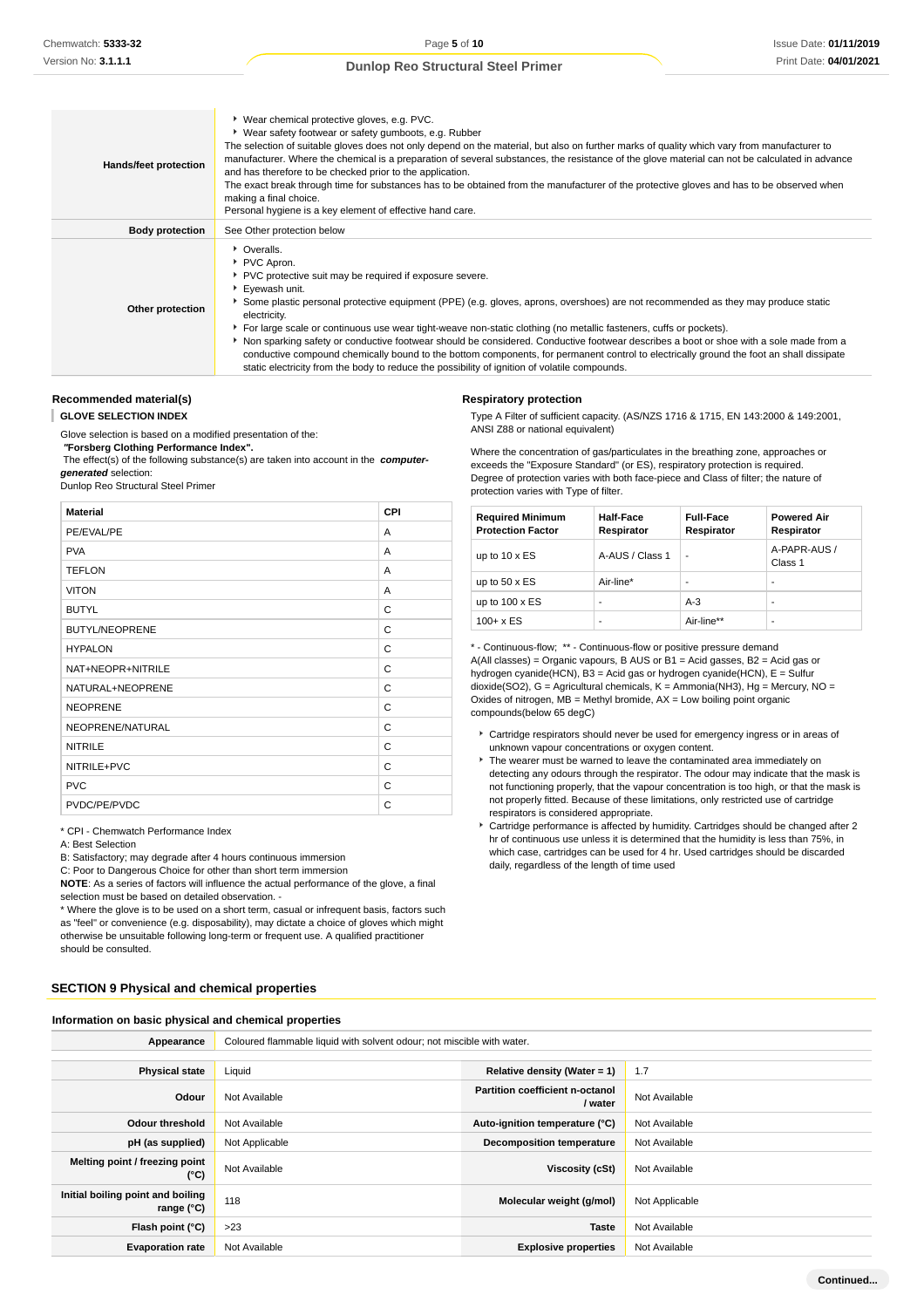| Flammability              | Flammable.    | <b>Oxidising properties</b>            | Not Available |
|---------------------------|---------------|----------------------------------------|---------------|
| Upper Explosive Limit (%) | 8             | Surface Tension (dyn/cm or<br>$mN/m$ ) | Not Available |
| Lower Explosive Limit (%) |               | <b>Volatile Component (%vol)</b>       | -22           |
| Vapour pressure (kPa)     | Not Available | Gas group                              | Not Available |
| Solubility in water       | Immiscible    | pH as a solution (1%)                  | Not Available |
| Vapour density (Air = 1)  | Not Available | VOC g/L                                | Not Available |

## **SECTION 10 Stability and reactivity**

| See section 7                                                                                                                        |
|--------------------------------------------------------------------------------------------------------------------------------------|
| • Unstable in the presence of incompatible materials.<br>▶ Product is considered stable.<br>Hazardous polymerisation will not occur. |
| See section 7                                                                                                                        |
| See section 7                                                                                                                        |
| See section 7                                                                                                                        |
| See section 5                                                                                                                        |
|                                                                                                                                      |

## **SECTION 11 Toxicological information**

## **Information on toxicological effects**

| <b>Inhaled</b>                               | The material can cause respiratory irritation in some persons. The body's response to such irritation can cause further lung damage.<br>The acute toxicity of inhaled alkylbenzene is best described by central nervous system depression. These compounds may also act as general<br>anaesthetics. Whole body symptoms of poisoning include light-headedness, nervousness, apprehension, a feeling of well-being, confusion,<br>dizziness, drowsiness, ringing in the ears, blurred or double vision, vomiting and sensations of heat, cold or numbness, twitching, tremors,<br>convulsions, unconsciousness, depression of breathing, and arrest. Heart stoppage may result from cardiovascular collapse.<br>Headache, fatigue, tiredness, irritability and digestive disturbances (nausea, loss of appetite and bloating) are the most common symptoms of<br>xylene overexposure. Injury to the heart, liver, kidneys and nervous system has also been noted amongst workers.<br>Xylene is a central nervous system depressant<br>Inhalation of aerosols (mists, fumes), generated by the material during the course of normal handling, may be harmful. |                                                      |  |
|----------------------------------------------|-------------------------------------------------------------------------------------------------------------------------------------------------------------------------------------------------------------------------------------------------------------------------------------------------------------------------------------------------------------------------------------------------------------------------------------------------------------------------------------------------------------------------------------------------------------------------------------------------------------------------------------------------------------------------------------------------------------------------------------------------------------------------------------------------------------------------------------------------------------------------------------------------------------------------------------------------------------------------------------------------------------------------------------------------------------------------------------------------------------------------------------------------------------|------------------------------------------------------|--|
| Ingestion                                    | The material is not thought to produce adverse health effects following ingestion (as classified by EC Directives using animal models).<br>Nevertheless, adverse systemic effects have been produced following exposure of animals by at least one other route and good hygiene practice<br>requires that exposure be kept to a minimum.                                                                                                                                                                                                                                                                                                                                                                                                                                                                                                                                                                                                                                                                                                                                                                                                                    |                                                      |  |
| <b>Skin Contact</b>                          | Skin contact with the material may be harmful; systemic effects may result following absorption.<br>The material may accentuate any pre-existing dermatitis condition<br>Open cuts, abraded or irritated skin should not be exposed to this material<br>Entry into the blood-stream, through, for example, cuts, abrasions or lesions, may produce systemic injury with harmful effects. Examine the skin<br>prior to the use of the material and ensure that any external damage is suitably protected.<br>The material may cause moderate inflammation of the skin either following direct contact or after a delay of some time. Repeated exposure can<br>cause contact dermatitis which is characterised by redness, swelling and blistering.                                                                                                                                                                                                                                                                                                                                                                                                           |                                                      |  |
| Eye                                          | There is evidence that material may produce eye irritation in some persons and produce eye damage 24 hours or more after instillation. Severe<br>inflammation may be expected with pain.<br>The liquid produces a high level of eye discomfort and is capable of causing pain and severe conjunctivitis. Corneal injury may develop, with<br>possible permanent impairment of vision, if not promptly and adequately treated.                                                                                                                                                                                                                                                                                                                                                                                                                                                                                                                                                                                                                                                                                                                               |                                                      |  |
| <b>Chronic</b>                               | Substance accumulation, in the human body, may occur and may cause some concern following repeated or long-term occupational exposure.<br>There has been some concern that this material can cause cancer or mutations but there is not enough data to make an assessment.<br>Women exposed to xylene in the first 3 months of pregnancy showed a slightly increased risk of miscarriage and birth defects. Evaluation of<br>workers chronically exposed to xylene has demonstrated lack of genetic toxicity.<br>Metallic dusts generated by the industrial process give rise to a number of potential health problems. The larger particles, above 5 micron, are<br>nose and throat irritants.<br>Chronic solvent inhalation exposures may result in nervous system impairment and liver and blood changes. [PATTYS]                                                                                                                                                                                                                                                                                                                                       |                                                      |  |
|                                              | <b>TOXICITY</b>                                                                                                                                                                                                                                                                                                                                                                                                                                                                                                                                                                                                                                                                                                                                                                                                                                                                                                                                                                                                                                                                                                                                             | <b>IRRITATION</b>                                    |  |
| <b>Dunlop Reo Structural Steel</b><br>Primer | Not Available                                                                                                                                                                                                                                                                                                                                                                                                                                                                                                                                                                                                                                                                                                                                                                                                                                                                                                                                                                                                                                                                                                                                               | Not Available                                        |  |
|                                              |                                                                                                                                                                                                                                                                                                                                                                                                                                                                                                                                                                                                                                                                                                                                                                                                                                                                                                                                                                                                                                                                                                                                                             |                                                      |  |
|                                              | <b>TOXICITY</b>                                                                                                                                                                                                                                                                                                                                                                                                                                                                                                                                                                                                                                                                                                                                                                                                                                                                                                                                                                                                                                                                                                                                             | <b>IRRITATION</b>                                    |  |
| zinc powder                                  | 124 mg/kg <sup>[2]</sup>                                                                                                                                                                                                                                                                                                                                                                                                                                                                                                                                                                                                                                                                                                                                                                                                                                                                                                                                                                                                                                                                                                                                    | Eye: no adverse effect observed (not irritating)[1]  |  |
|                                              | Oral(Rat) LD50 > 2000 mg/kg[1]                                                                                                                                                                                                                                                                                                                                                                                                                                                                                                                                                                                                                                                                                                                                                                                                                                                                                                                                                                                                                                                                                                                              | Skin: no adverse effect observed (not irritating)[1] |  |
|                                              | <b>TOXICITY</b>                                                                                                                                                                                                                                                                                                                                                                                                                                                                                                                                                                                                                                                                                                                                                                                                                                                                                                                                                                                                                                                                                                                                             | <b>IRRITATION</b>                                    |  |
|                                              | 200 mg/kg <sup>[2]</sup>                                                                                                                                                                                                                                                                                                                                                                                                                                                                                                                                                                                                                                                                                                                                                                                                                                                                                                                                                                                                                                                                                                                                    | Eye (human): 200 ppm irritant                        |  |
|                                              | 450 mg/kg <sup>[2]</sup>                                                                                                                                                                                                                                                                                                                                                                                                                                                                                                                                                                                                                                                                                                                                                                                                                                                                                                                                                                                                                                                                                                                                    | Eye (rabbit): 5 mg/24h SEVERE                        |  |
|                                              | 50 mg/kg $[2]$                                                                                                                                                                                                                                                                                                                                                                                                                                                                                                                                                                                                                                                                                                                                                                                                                                                                                                                                                                                                                                                                                                                                              | Eye (rabbit): 87 mg mild                             |  |
| xylene                                       | Dermal (rabbit) LD50: >1700 mg/kg <sup>[2]</sup>                                                                                                                                                                                                                                                                                                                                                                                                                                                                                                                                                                                                                                                                                                                                                                                                                                                                                                                                                                                                                                                                                                            | Eye: adverse effect observed (irritating)[1]         |  |
|                                              | Inhalation(Rat) LC50 4994.295 mg/l/4h <sup>[2]</sup>                                                                                                                                                                                                                                                                                                                                                                                                                                                                                                                                                                                                                                                                                                                                                                                                                                                                                                                                                                                                                                                                                                        | Skin (rabbit):500 mg/24h moderate                    |  |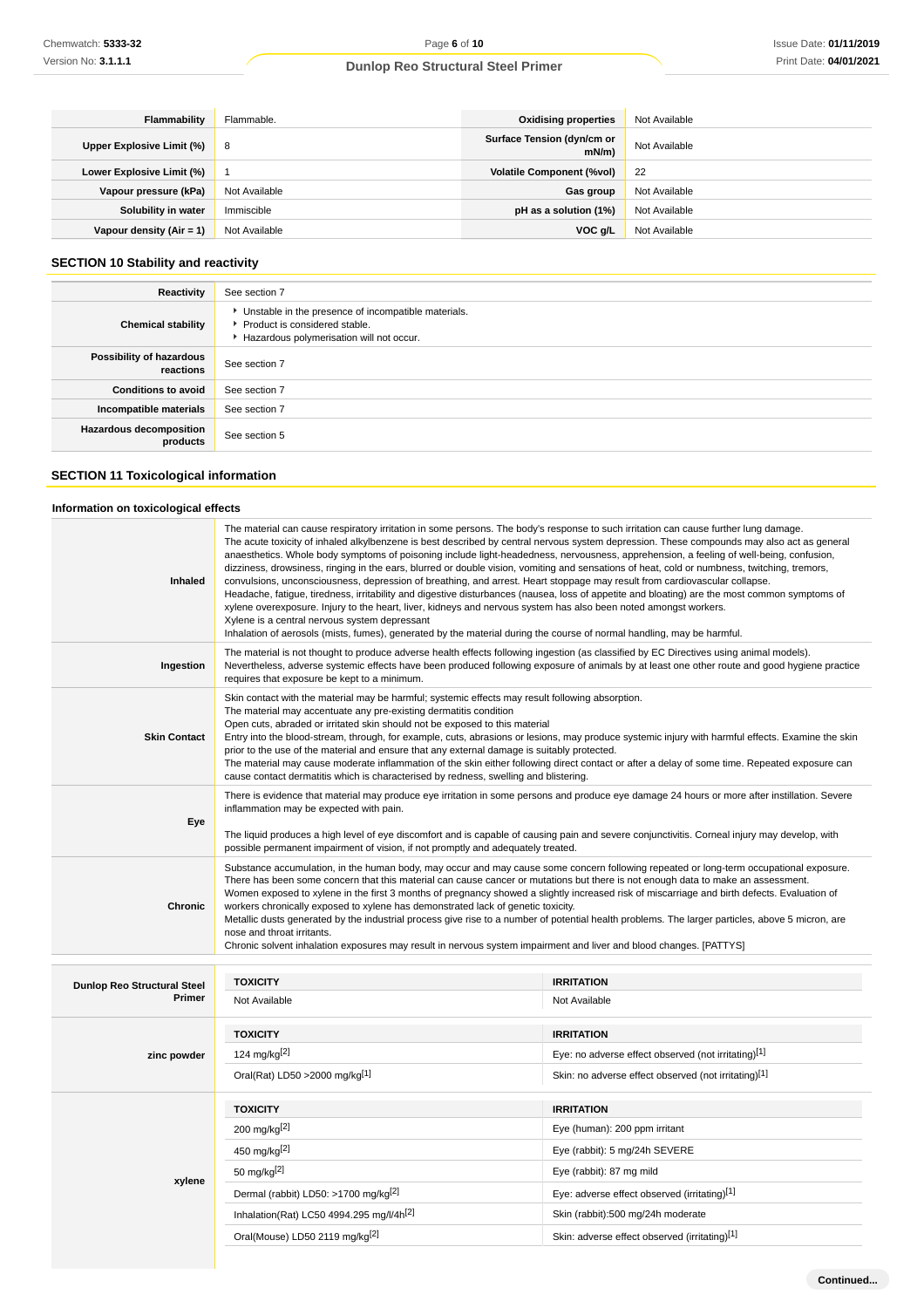|                                             | Oral(Rat) LD50 3523-8700 mg/kg <sup>[2]</sup>                                                                                                                                                                                                                                                                                                                                                                                                  |                                 |                                                                                                                                                  |
|---------------------------------------------|------------------------------------------------------------------------------------------------------------------------------------------------------------------------------------------------------------------------------------------------------------------------------------------------------------------------------------------------------------------------------------------------------------------------------------------------|---------------------------------|--------------------------------------------------------------------------------------------------------------------------------------------------|
|                                             | Oral(Rat) LD50 4300 mg/kg <sup>[2]</sup>                                                                                                                                                                                                                                                                                                                                                                                                       |                                 |                                                                                                                                                  |
| Legend:                                     | 1. Value obtained from Europe ECHA Registered Substances - Acute toxicity 2.* Value obtained from manufacturer's SDS. Unless otherwise<br>specified data extracted from RTECS - Register of Toxic Effect of chemical Substances                                                                                                                                                                                                                |                                 |                                                                                                                                                  |
|                                             |                                                                                                                                                                                                                                                                                                                                                                                                                                                |                                 |                                                                                                                                                  |
| <b>ZINC POWDER</b>                          | Inhalation (human) TCLo: 124 mg/m3/50min. Skin (human):0.3mg/3DaysInt. mild                                                                                                                                                                                                                                                                                                                                                                    |                                 |                                                                                                                                                  |
| <b>XYLENE</b>                               | Reproductive effector in rats<br>The material may produce severe irritation to the eye causing pronounced inflammation. Repeated or prolonged exposure to irritants may<br>produce conjunctivitis.<br>vesicles, scaling and thickening of the skin.<br>The substance is classified by IARC as Group 3:<br>NOT classifiable as to its carcinogenicity to humans.<br>Evidence of carcinogenicity may be inadequate or limited in animal testing. |                                 | The material may cause skin irritation after prolonged or repeated exposure and may produce on contact skin redness, swelling, the production of |
| <b>Acute Toxicity</b>                       | $\checkmark$                                                                                                                                                                                                                                                                                                                                                                                                                                   | Carcinogenicity                 | ×                                                                                                                                                |
| <b>Skin Irritation/Corrosion</b>            | ✔                                                                                                                                                                                                                                                                                                                                                                                                                                              | Reproductivity                  | ×                                                                                                                                                |
| <b>Serious Eye Damage/Irritation</b>        | ✔                                                                                                                                                                                                                                                                                                                                                                                                                                              | <b>STOT - Single Exposure</b>   | ✔                                                                                                                                                |
| <b>Respiratory or Skin</b><br>sensitisation | ×                                                                                                                                                                                                                                                                                                                                                                                                                                              | <b>STOT - Repeated Exposure</b> | ×                                                                                                                                                |
| <b>Mutagenicity</b>                         | ×                                                                                                                                                                                                                                                                                                                                                                                                                                              | <b>Aspiration Hazard</b>        | ×                                                                                                                                                |
|                                             |                                                                                                                                                                                                                                                                                                                                                                                                                                                | Legend:                         | $\blacktriangleright$ – Data either not available or does not fill the criteria for classification                                               |

 $\blacktriangleright$  – Data available to make classification

## **SECTION 12 Ecological information**

|                                              | Endpoint         | <b>Test Duration (hr)</b>                                                                                                                                                                                                                                                                                                                                                                       |                                | <b>Species</b>                |                     | Value                     | <b>Source</b>    |
|----------------------------------------------|------------------|-------------------------------------------------------------------------------------------------------------------------------------------------------------------------------------------------------------------------------------------------------------------------------------------------------------------------------------------------------------------------------------------------|--------------------------------|-------------------------------|---------------------|---------------------------|------------------|
| <b>Dunlop Reo Structural Steel</b><br>Primer | Not<br>Available | Not Available                                                                                                                                                                                                                                                                                                                                                                                   |                                | Not Available                 |                     | Not<br>Available          | Not<br>Available |
|                                              | Endpoint         | <b>Test Duration (hr)</b>                                                                                                                                                                                                                                                                                                                                                                       |                                | <b>Species</b>                | Value               |                           | <b>Source</b>    |
|                                              | <b>LC50</b>      | 96                                                                                                                                                                                                                                                                                                                                                                                              | Fish                           |                               |                     | $-0.01068 - 0.01413$ mg/L | 4                |
|                                              | EC50             | 48                                                                                                                                                                                                                                                                                                                                                                                              |                                | Crustacea                     | $-0.06 - 0.08$ mg/L |                           | 4                |
| zinc powder                                  | EC50             | 72                                                                                                                                                                                                                                                                                                                                                                                              | Algae or other aquatic plants  |                               | 0.0050mg/L          |                           | 4                |
|                                              | <b>BCFD</b>      | 1344                                                                                                                                                                                                                                                                                                                                                                                            | Not Available<br>17264.52-mg/L |                               |                     | 4                         |                  |
|                                              | <b>NOEL</b>      | 120                                                                                                                                                                                                                                                                                                                                                                                             |                                | Algae or other aquatic plants |                     | 0.000006537000-mg/L       | 4                |
|                                              | <b>Endpoint</b>  | <b>Test Duration (hr)</b>                                                                                                                                                                                                                                                                                                                                                                       |                                | <b>Species</b>                |                     | Value                     | <b>Source</b>    |
|                                              | <b>LC50</b>      | 96                                                                                                                                                                                                                                                                                                                                                                                              |                                | Fish                          |                     | 0.0013404-mg/L            | 4                |
| xylene                                       | EC50             | 48                                                                                                                                                                                                                                                                                                                                                                                              |                                | Crustacea                     |                     | $1.8$ mg/L                | 2                |
|                                              | EC50             | 72                                                                                                                                                                                                                                                                                                                                                                                              |                                | Algae or other aquatic plants |                     | 3.2 <sub>mq/L</sub>       | 2                |
|                                              | <b>NOEL</b>      | 72                                                                                                                                                                                                                                                                                                                                                                                              |                                | Not Available                 |                     | $0.01$ -mg/L              | 4                |
| Legend:                                      |                  | Extracted from 1. IUCLID Toxicity Data 2. Europe ECHA Registered Substances - Ecotoxicological Information - Aquatic Toxicity 3. EPIWIN Suite<br>V3.12 (QSAR) - Aquatic Toxicity Data (Estimated) 4. US EPA, Ecotox database - Aquatic Toxicity Data 5. ECETOC Aquatic Hazard Assessment<br>Data 6. NITE (Japan) - Bioconcentration Data 7. METI (Japan) - Bioconcentration Data 8. Vendor Data |                                |                               |                     |                           |                  |

Very toxic to aquatic organisms, may cause long-term adverse effects in the aquatic environment. **DO NOT** discharge into sewer or waterways.

## **Persistence and degradability**

| Ingredient | sistence: Water/Soilː            | Persistence: Air            |
|------------|----------------------------------|-----------------------------|
| xylene     | I (Half-life = 360 davs)<br>HIGH | LOW (Half-life = 1.83 davs) |

#### **Bioaccumulative potential**

| Ingredient              | <b>Bioaccumulation</b>                |
|-------------------------|---------------------------------------|
| xylene                  | $MEDIUM (BCF = 740)$                  |
| <b>Mobility in soil</b> |                                       |
| Ingredient              | <b>Mobility</b>                       |
|                         | No Data available for all ingredients |

## **SECTION 13 Disposal considerations**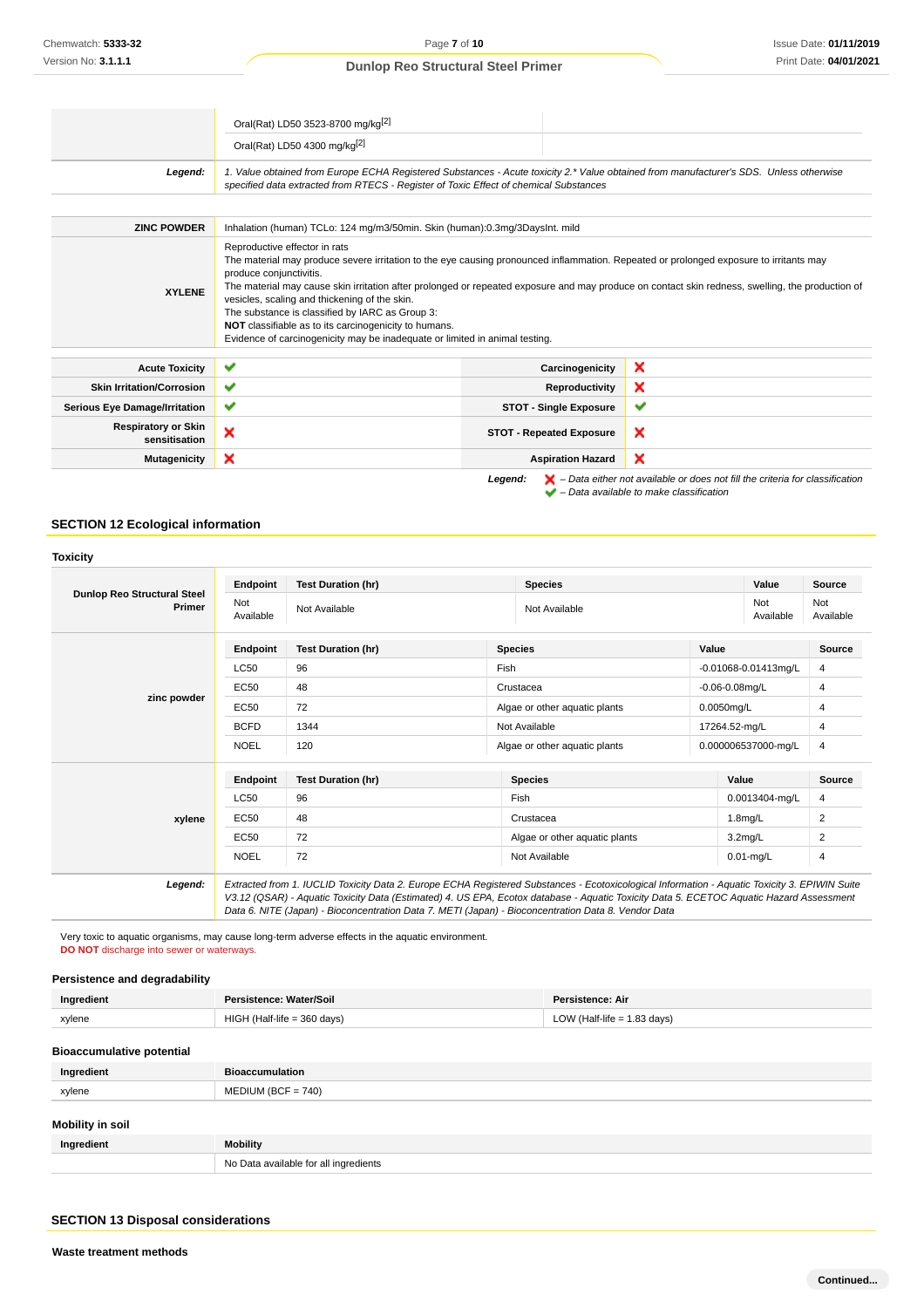| Product / Packaging disposal | Containers may still present a chemical hazard/ danger when empty.<br>Return to supplier for reuse/ recycling if possible.<br>Otherwise:<br>If container can not be cleaned sufficiently well to ensure that residuals do not remain or if the container cannot be used to store the same<br>product, then puncture containers, to prevent re-use, and bury at an authorised landfill.<br>• Where possible retain label warnings and SDS and observe all notices pertaining to the product.<br>Legislation addressing waste disposal requirements may differ by country, state and/ or territory. Each user must refer to laws operating in their<br>area. In some areas, certain wastes must be tracked.<br>A Hierarchy of Controls seems to be common - the user should investigate:<br>Reduction<br>$\cdot$ Reuse<br>Recycling<br>Disposal (if all else fails)<br>This material may be recycled if unused, or if it has not been contaminated so as to make it unsuitable for its intended use.<br>DO NOT allow wash water from cleaning or process equipment to enter drains.<br>It may be necessary to collect all wash water for treatment before disposal.<br>In all cases disposal to sewer may be subject to local laws and regulations and these should be considered first.<br>• Where in doubt contact the responsible authority.<br>Recycle wherever possible.<br>▶ Consult manufacturer for recycling options or consult local or regional waste management authority for disposal if no suitable treatment or |
|------------------------------|------------------------------------------------------------------------------------------------------------------------------------------------------------------------------------------------------------------------------------------------------------------------------------------------------------------------------------------------------------------------------------------------------------------------------------------------------------------------------------------------------------------------------------------------------------------------------------------------------------------------------------------------------------------------------------------------------------------------------------------------------------------------------------------------------------------------------------------------------------------------------------------------------------------------------------------------------------------------------------------------------------------------------------------------------------------------------------------------------------------------------------------------------------------------------------------------------------------------------------------------------------------------------------------------------------------------------------------------------------------------------------------------------------------------------------------------------------------------------------------------------------------------------|
|                              |                                                                                                                                                                                                                                                                                                                                                                                                                                                                                                                                                                                                                                                                                                                                                                                                                                                                                                                                                                                                                                                                                                                                                                                                                                                                                                                                                                                                                                                                                                                              |
|                              | disposal facility can be identified.                                                                                                                                                                                                                                                                                                                                                                                                                                                                                                                                                                                                                                                                                                                                                                                                                                                                                                                                                                                                                                                                                                                                                                                                                                                                                                                                                                                                                                                                                         |
|                              | Dispose of by: burial in a land-fill specifically licensed to accept chemical and / or pharmaceutical wastes or Incineration in a licensed<br>apparatus (after admixture with suitable combustible material).                                                                                                                                                                                                                                                                                                                                                                                                                                                                                                                                                                                                                                                                                                                                                                                                                                                                                                                                                                                                                                                                                                                                                                                                                                                                                                                |
|                              | Decontaminate empty containers.                                                                                                                                                                                                                                                                                                                                                                                                                                                                                                                                                                                                                                                                                                                                                                                                                                                                                                                                                                                                                                                                                                                                                                                                                                                                                                                                                                                                                                                                                              |

## **SECTION 14 Transport information**

# **Labels Required Marine Pollutant HAZCHEM** •3Y

## **Land transport (ADG)**

| UN number                    | 1263                                                                                                                                                                                          |                   |  |
|------------------------------|-----------------------------------------------------------------------------------------------------------------------------------------------------------------------------------------------|-------------------|--|
| UN proper shipping name      | PAINT (including paint, lacquer, enamel, stain, shellac, varnish, polish, liquid filler and liquid lacquer base) or PAINT RELATED MATERIAL<br>(including paint thinning or reducing compound) |                   |  |
| Transport hazard class(es)   | Class<br>3<br>Subrisk                                                                                                                                                                         | Not Applicable    |  |
| Packing group                | Ш                                                                                                                                                                                             |                   |  |
| <b>Environmental hazard</b>  | Environmentally hazardous                                                                                                                                                                     |                   |  |
| Special precautions for user | Special provisions<br>Limited quantity                                                                                                                                                        | 163 223 367<br>5L |  |

## **Air transport (ICAO-IATA / DGR)**

| UN number                    | 1263                                                                                                                                                                                         |                     |                 |  |  |
|------------------------------|----------------------------------------------------------------------------------------------------------------------------------------------------------------------------------------------|---------------------|-----------------|--|--|
| UN proper shipping name      | Paint (including paint, lacquer, enamel, stain, shellac, varnish, polish, liquid filler and liquid lacquer base); Paint related material (including paint<br>thinning or reducing compounds) |                     |                 |  |  |
| Transport hazard class(es)   | <b>ICAO/IATA Class</b><br><b>ICAO / IATA Subrisk</b>                                                                                                                                         | 3<br>Not Applicable |                 |  |  |
|                              | <b>ERG Code</b>                                                                                                                                                                              | 3L                  |                 |  |  |
| Packing group                | Ш                                                                                                                                                                                            |                     |                 |  |  |
| <b>Environmental hazard</b>  | Environmentally hazardous                                                                                                                                                                    |                     |                 |  |  |
| Special precautions for user | Special provisions                                                                                                                                                                           |                     | A3 A72 A192     |  |  |
|                              | Cargo Only Packing Instructions                                                                                                                                                              |                     | 366             |  |  |
|                              | Cargo Only Maximum Qty / Pack                                                                                                                                                                |                     | 220 L           |  |  |
|                              | Passenger and Cargo Packing Instructions                                                                                                                                                     |                     | 355             |  |  |
|                              | Passenger and Cargo Maximum Qty / Pack                                                                                                                                                       |                     | 60 L            |  |  |
|                              | Passenger and Cargo Limited Quantity Packing Instructions                                                                                                                                    |                     | Y344            |  |  |
|                              | Passenger and Cargo Limited Maximum Qty / Pack                                                                                                                                               |                     | 10 <sub>L</sub> |  |  |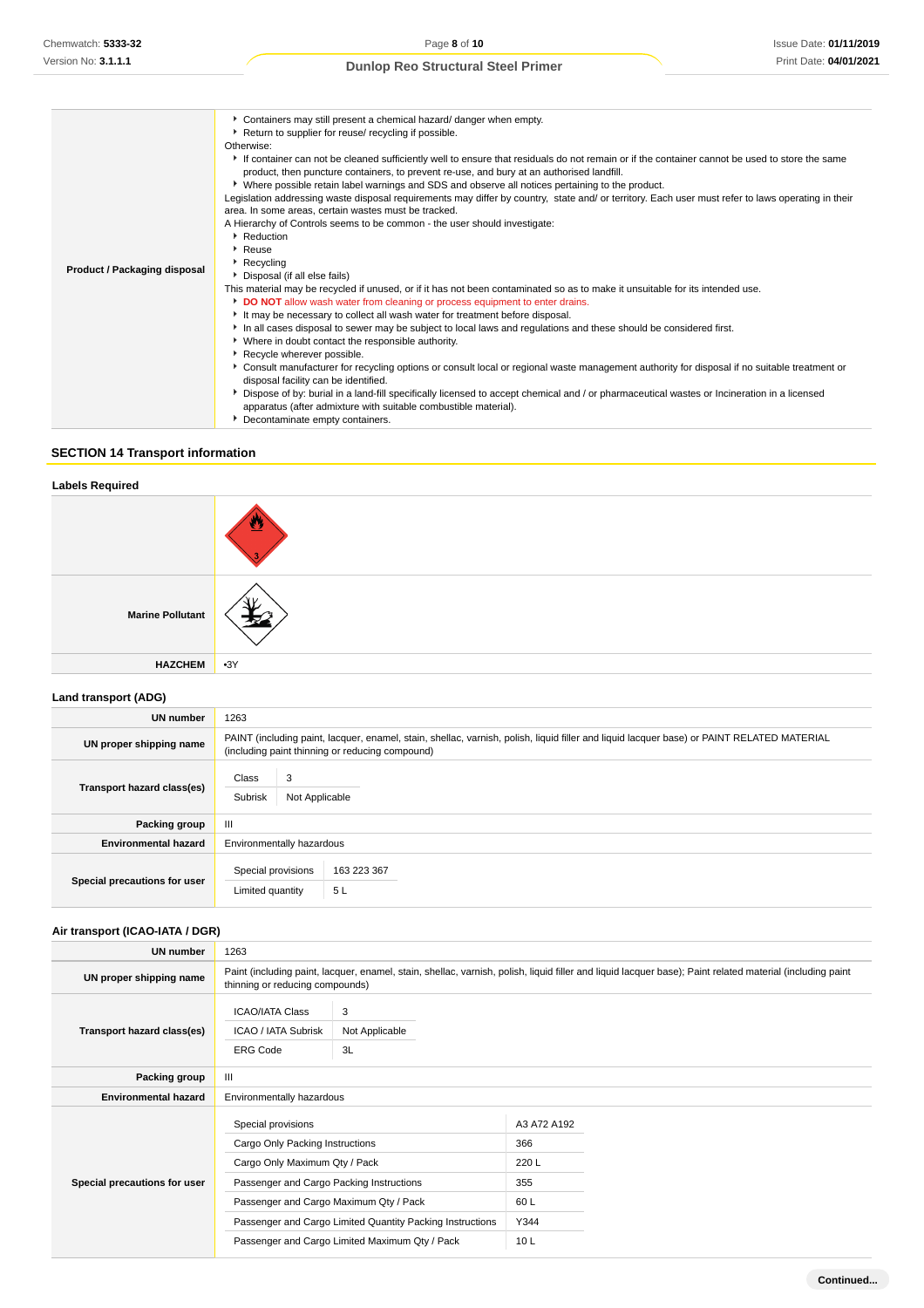#### **Sea transport (IMDG-Code / GGVSee)**

| <b>UN number</b>             | 1263                                                                                                                                                                                          |                                      |  |
|------------------------------|-----------------------------------------------------------------------------------------------------------------------------------------------------------------------------------------------|--------------------------------------|--|
| UN proper shipping name      | PAINT (including paint, lacquer, enamel, stain, shellac, varnish, polish, liquid filler and liquid lacquer base) or PAINT RELATED MATERIAL<br>(including paint thinning or reducing compound) |                                      |  |
| Transport hazard class(es)   | <b>IMDG Class</b><br>3<br><b>IMDG Subrisk</b>                                                                                                                                                 | Not Applicable                       |  |
| Packing group                | Ш                                                                                                                                                                                             |                                      |  |
| <b>Environmental hazard</b>  | <b>Marine Pollutant</b>                                                                                                                                                                       |                                      |  |
| Special precautions for user | <b>EMS Number</b><br>Special provisions<br><b>Limited Quantities</b>                                                                                                                          | $F-E$ . S-E<br>163 223 367 955<br>5L |  |

**Transport in bulk according to Annex II of MARPOL and the IBC code** Not Applicable

#### **SECTION 15 Regulatory information**

#### **Safety, health and environmental regulations / legislation specific for the substance or mixture**

#### **zinc powder is found on the following regulatory lists** I

Australia Hazardous Chemical Information System (HCIS) - Hazardous Chemicals Australian Inventory of Industrial Chemicals (AIIC)

#### **xylene is found on the following regulatory lists**

Australia Hazardous Chemical Information System (HCIS) - Hazardous Chemicals Australia Standard for the Uniform Scheduling of Medicines and Poisons (SUSMP) - Schedule 5 Australia Standard for the Uniform Scheduling of Medicines and Poisons (SUSMP) - Schedule 6 Australian Inventory of Industrial Chemicals (AIIC)

International Agency for Research on Cancer (IARC) - Agents Classified by the IARC Monographs

#### **National Inventory Status**

| <b>National Inventory</b>                          | <b>Status</b>                                                                                                                                                                                            |
|----------------------------------------------------|----------------------------------------------------------------------------------------------------------------------------------------------------------------------------------------------------------|
| Australia - AIIC / Australia<br>Non-Industrial Use | Yes                                                                                                                                                                                                      |
| Canada - DSL                                       | Yes                                                                                                                                                                                                      |
| Canada - NDSL                                      | No (zinc powder; xylene)                                                                                                                                                                                 |
| China - IECSC                                      | Yes                                                                                                                                                                                                      |
| Europe - EINEC / ELINCS / NLP                      | Yes                                                                                                                                                                                                      |
| Japan - ENCS                                       | No (zinc powder)                                                                                                                                                                                         |
| Korea - KECI                                       | Yes                                                                                                                                                                                                      |
| New Zealand - NZIoC                                | Yes                                                                                                                                                                                                      |
| Philippines - PICCS                                | Yes                                                                                                                                                                                                      |
| USA - TSCA                                         | Yes                                                                                                                                                                                                      |
| Taiwan - TCSI                                      | Yes                                                                                                                                                                                                      |
| Mexico - INSQ                                      | Yes                                                                                                                                                                                                      |
| Vietnam - NCI                                      | Yes                                                                                                                                                                                                      |
| Russia - ARIPS                                     | Yes                                                                                                                                                                                                      |
| Legend:                                            | Yes = All CAS declared ingredients are on the inventory<br>No = One or more of the CAS listed ingredients are not on the inventory and are not exempt from listing(see specific ingredients in brackets) |

## **SECTION 16 Other information**

| ъ. | በ1                    |
|----|-----------------------|
|    | 021<br>- ہ<br>--<br>. |

#### **SDS Version Summary**

| <b>Version</b> | <b>Issue Date</b> | <b>Sections Updated</b>                                                        |
|----------------|-------------------|--------------------------------------------------------------------------------|
| 3.1.1.1        | 01/11/2019        | One-off system update. NOTE: This may or may not change the GHS classification |

#### **Other information**

Classification of the preparation and its individual components has drawn on official and authoritative sources as well as independent review by the Chemwatch Classification committee using available literature references.

The SDS is a Hazard Communication tool and should be used to assist in the Risk Assessment. Many factors determine whether the reported Hazards are Risks in the workplace or other settings. Risks may be determined by reference to Exposures Scenarios. Scale of use, frequency of use and current or available engineering controls must be considered.